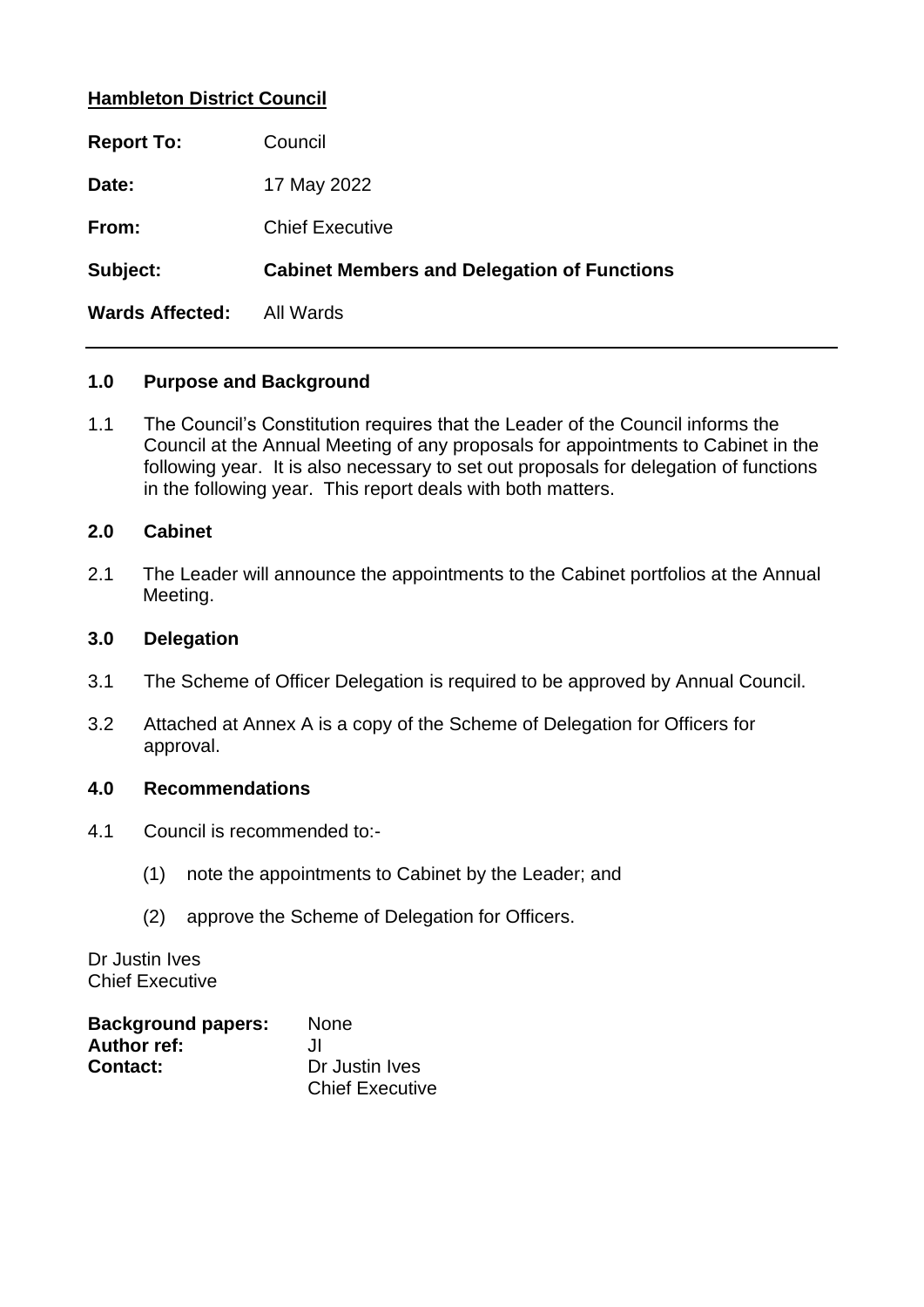# **Scheme of Officer Delegation**

#### **4.0 Scheme of Officer Delegation**

#### 4.01 **General Conditions Applying to all Delegated Powers:**

- a) All delegated powers shall be exercised in accordance with:
	- i. the Constitution of the Council;
	- ii. any relevant policies of the Council;<br>iii. approved budgets:
	- approved budgets;
	- iv. decisions of the Cabinet/Council/Committees;
	- v. decisions of the Chief Executive, Management Team (MT) and/or Management Boards appointed by the Chief Executive or MT.
- b) Officers shall undertake delegated powers in accordance with any specific instructions of the Chief Executive.
- c) An officer need not exercise his delegated power and shall not do so if in his opinion the matter involves questions of policy not yet determined by the Council.
- d) Unless prohibited by statute an officer may delegate any power to another officer and authorise other officers by designation to exercise defined powers.
- e) Delegated powers shall include the carrying out of all duties and powers covered by the function including administrative and procedural acts, the exercising of discretion and the making of determinations.

#### 4.02 **General Powers Delegated to Chief Executive, Deputy Chief Executive and all the Directors**

- a) To undertake the day-to-day management of the services for which they are responsible, including the deployment of personnel, premises, vehicles, plant, equipment and other resources under their control.
- b) Within the approved establishment to recruit, manage and, where necessary, dismiss staff under their control and in particular:-
	- to authorise pay and conditions (including honoraria);
	- to undertake disciplinary proceedings;
	- to defend and, if necessary, settle any claims made against the Council;
	- to be responsible for the health and safety at work of staff;
	- to implement all employment policies, practices and procedures;
	- to operate the Council's Grievance Procedure.
- c) To acquire, dispose of, grant and obtain rights in land, premises vehicles and other equipment and property on such terms and conditions as considered appropriate.
- d) To provide and commission goods and services and to undertake and commission works.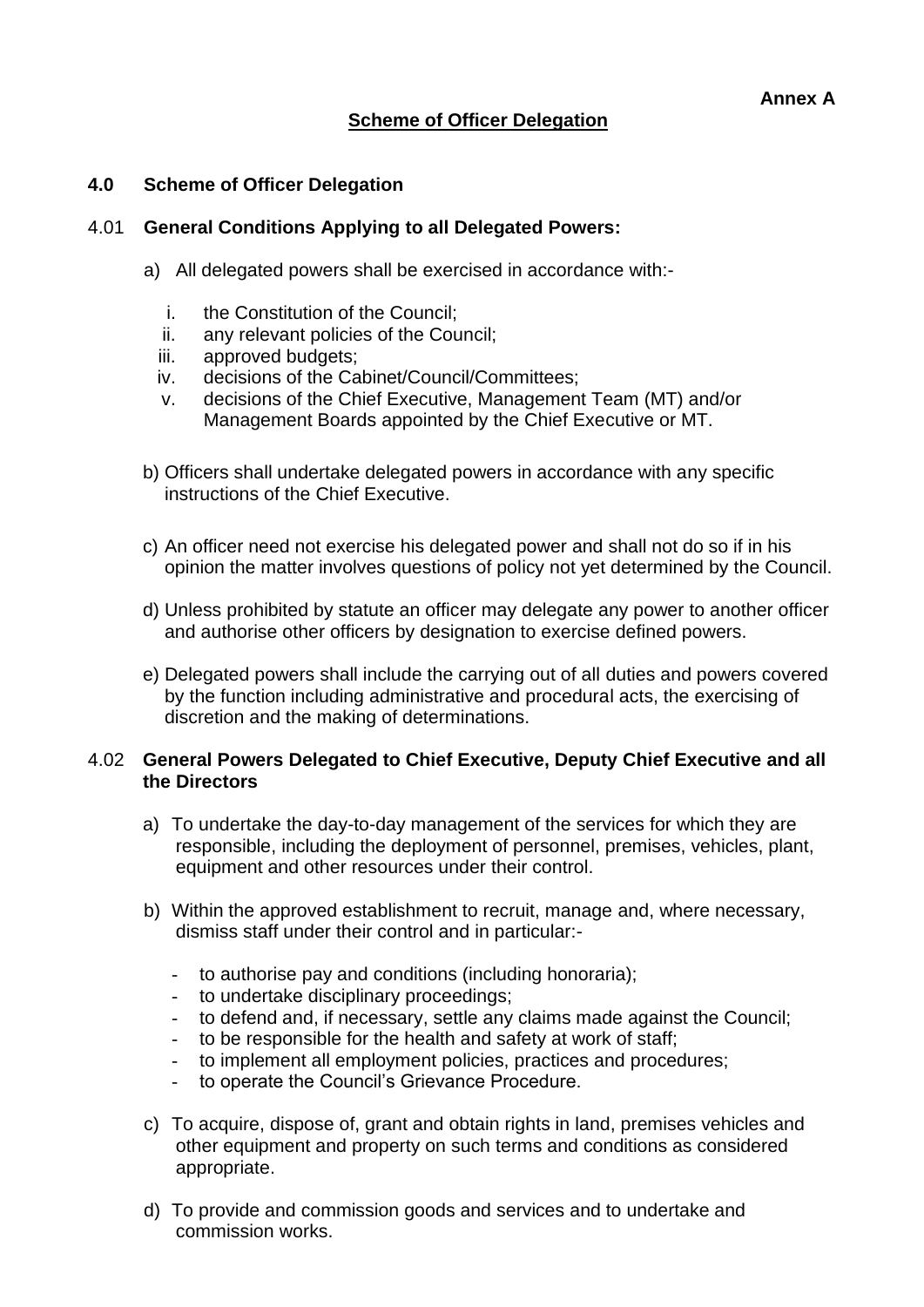- e) To provide grants and other financial assistance.
- f) After consultation with the Leader (or in his/her absence the Deputy Leader of the Council) to authorise urgent action not covered by the Council's Scheme of Delegation and which requires an urgent decision.
- g) To sign any contract or agreement on behalf of the Council.
- h) To issue any Notice or make any Order in connection with the service for which they are responsible.
- i) To set fees and charges in consultation with the relevant Portfolio Holder.

### 4.03 **Functions Delegated to Specific Officers**

#### **Chief Executive**

- i. To act as Head of Paid Service for the Council and in particular to have authority over all other officers;
- ii. To act as Electoral Registration Officer and Returning Officer;
- iii. To make (in consultation with the Leader of the Council) commercial investment decisions up to a value of £5,000,000;
- iv. To withdraw a club premises certificate in instances where the club ceases to be a qualifying club by virtue of its failure to satisfy the qualification criteria;
- v. To revoke or refuse to renew a hackney carriage and private hire driver's licence for any reasonable cause;
- vi. To revoke a hackney carriage or private hire vehicle licence where, after a period of two months following the suspension of a licence, the Council is not satisfied as to the mechanical fitness of the vehicle; and
- vii. To revoke a gambling premises licence where the annual fee has not been paid in accordance with the relevant regulations.
- viii. In cases of emergency authority is delegated to the Chief Executive, and in the event that the Chief Executive is unavailable (or declares an interest in any decision to be made) to the Deputy Chief Executive, to take any executive decision that could be taken by the Cabinet.
- ix. In cases of emergency authority is delegated to the Chief Executive, and in the event that the Chief Executive is unavailable (or declares an interest in any decision to be made) to the Deputy Chief Executive, to take any decision that would otherwise have been decided at a meeting of Council. As far as emergency situations allow the Leader of the Council will be consulted before any decision is taken under this delegated authority.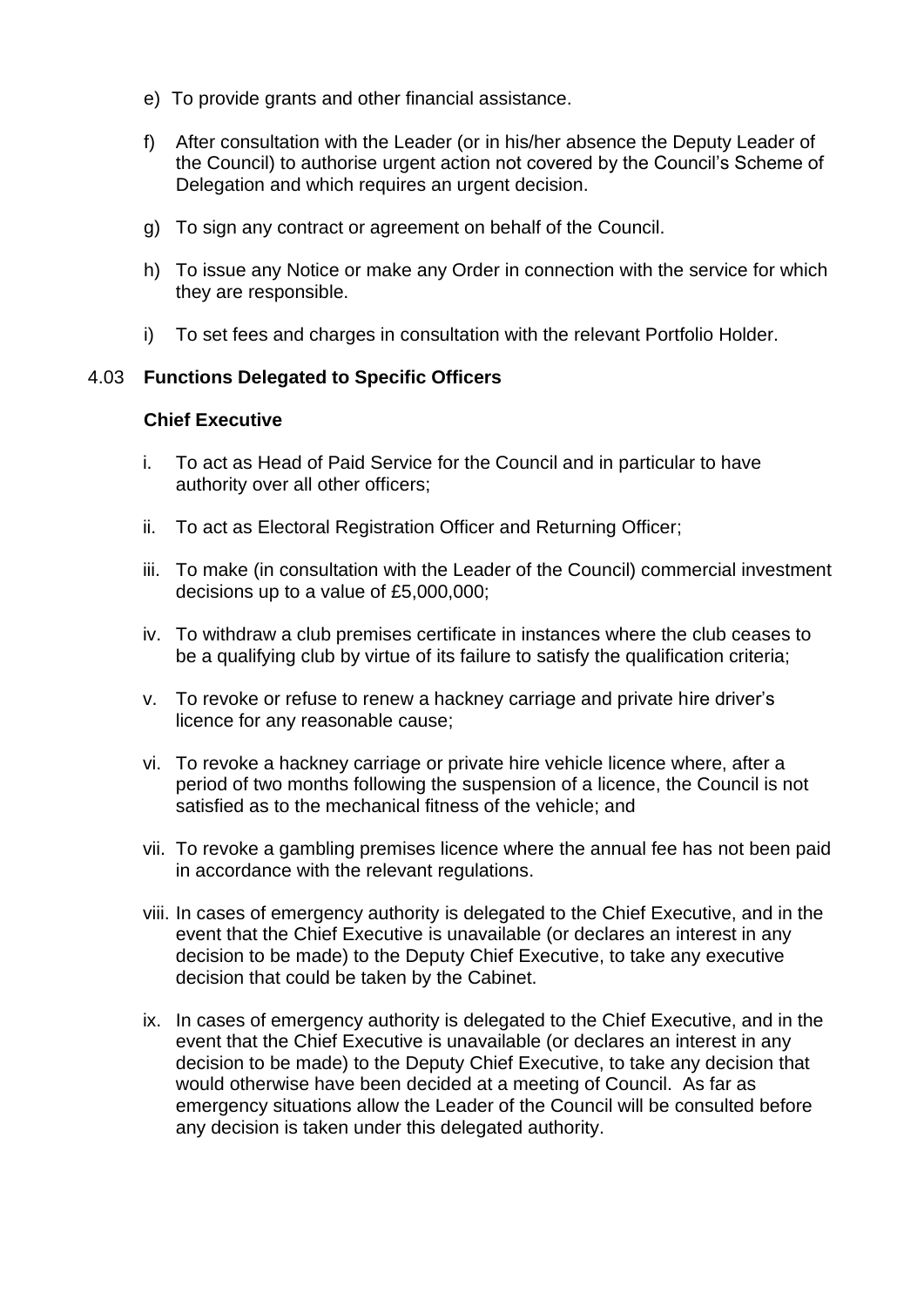- x. In cases of emergency authority is delegated to the Chief Executive and in the event that the Chief Executive is unavailable (or declares an interest in any decision to be made) to the Deputy Chief Executive (or to any other officer authorised in writing by the Chief Executive or Deputy Chief Executive) to determine any matter that would otherwise have been decided at a meeting of the Planning Committee. As far as emergency situations allow the Chairman of the Planning Committee, or in their absence the Vice-Chairman, will be consulted before any decision is taken under this delegated authority.
- xi. In cases of emergency authority is delegated to the Chief Executive and in the event that the Chief Executive is unavailable (or declares an interest in any decision to be made) to the Deputy Chief Executive (or to any other officer authorised in writing by the Chief Executive or Deputy Chief Executive) to determine any matter that would otherwise have been decided at a meeting of the Licensing and Appeals Hearings Panel, unless specifically prohibited by law. As far as emergency situations allow the Chairman of the Licensing Committee, or in their absence the Vice-Chairman, will be consulted before any decision is taken under this delegated authority.
- xii. In cases of emergency authority is delegated to the Chief Executive and in the event that the Chief Executive is unavailable (or declares an interest in any decision to be made) to the Deputy Chief Executive (or to any other officer authorised in writing by the Chief Executive or Deputy Chief Executive) to approve the annual internal audit plan. As far as emergency situations allow the Chairman of the Audit Governance and Standards Committee, or in their absence the Vice-Chairman, will be consulted before any decision is taken under this delegated authority.
- xiii. The Chief Executive in consultation with the Leader shall keep under review the exercise these emergency powers (set out at 4.03 viii – xii above) and shall terminate their use as soon as reasonably practicable.

# **Strategy and Policy: (Director of Finance - S151 Officer)**

- i. To formulate and co-ordinate advice on strategic and corporate policy and Best Value issues.
- ii. To develop and implement performance management systems.
- iii. To undertake strategic risk management functions.

# **Business Support: (Director of Finance - S151 Officer)**

- i. To provide all central administrative and clerical support.
- ii. To be responsible for the Council's insurances.
- iii. To administer the creditors system.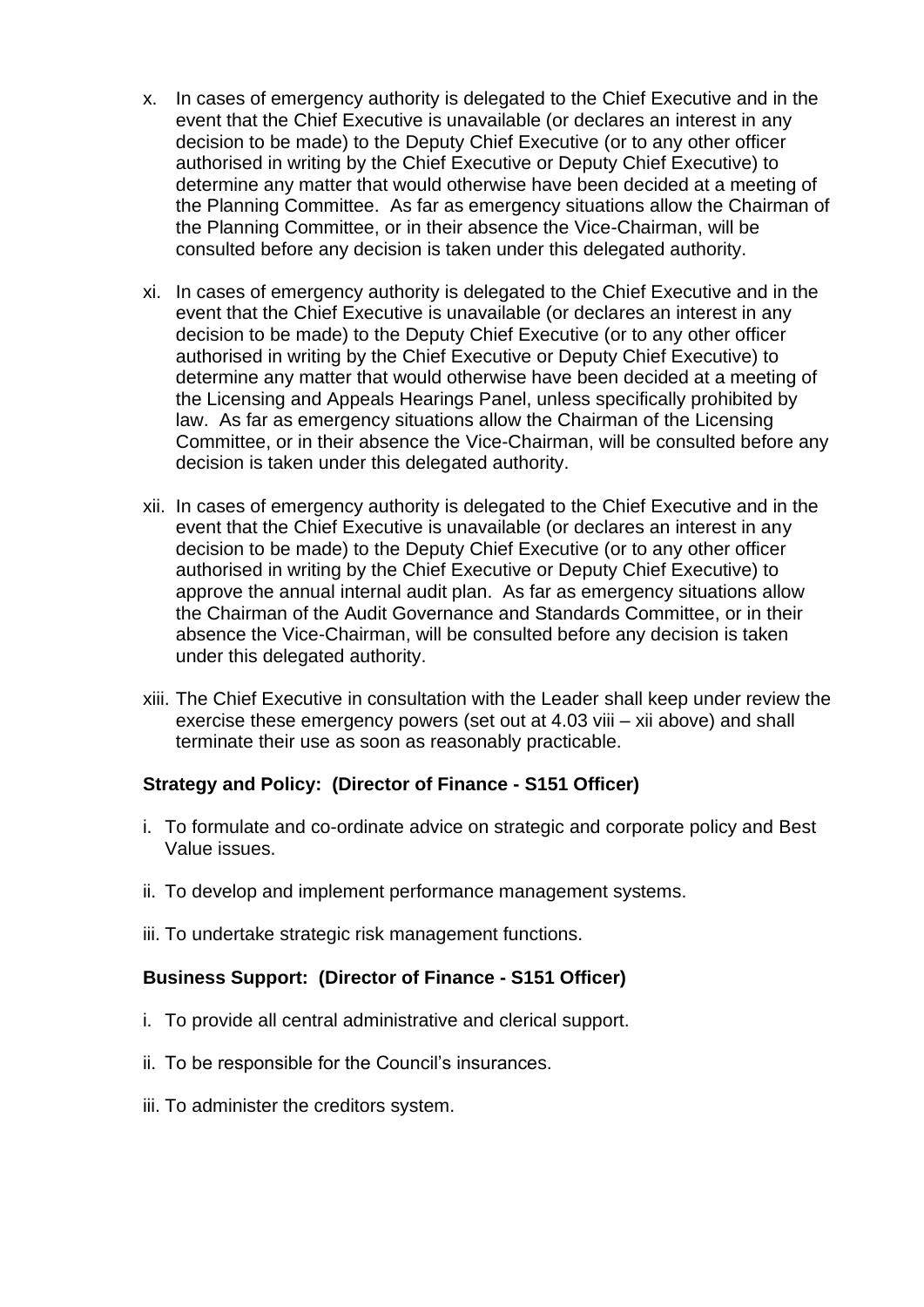# **Financial Matters: (Director of Finance - S151 Officer)**

- i. To undertake financial functions including:-
	- accountancy matters;
	- investments;
	- bank accounts and banking arrangements;
	- Treasury Management;
	- Internal Audit;
	- to deal with payroll and pensions matters.

### **Revenues and Benefits: (Director of Finance - S151 Officer)**

- i. To undertake all functions in respect of Housing and Council Tax Benefits and the Local Council Tax Reduction Scheme.
- ii. To undertake all functions in respect of Council Tax and National Non-Domestic Rates and other revenues.

### **Democratic Services: (Director of Law and Governance – Monitoring Officer)**

- i. To undertake all administrative functions of the Council relating to meetings of the Council, Cabinet, Committees and Panels.
- ii. To undertake all functions relating to Member support and development.
- iii. To undertake all functions relating to Civic Matters.

# **Electoral Services: (Director of Law and Governance – Monitoring Officer)**

- i To undertake all functions relating to electoral registration matters and the conduct of elections.
- ii To undertake all functions relating to community governance by Parish and Town Councils and Parish Meetings.

### **Information Governance: (Director of Law and Governance – Monitoring Officer)**

i. To co-ordinate the response to complaints and Freedom of Information requests.

### **Legal and Procurement: (Director of Law and Governance – Monitoring Officer)**

- i To undertake all legal functions including:-
	- governance;
	- the commencement, defence and settlement of any legal proceedings;
	- the issue and/or service of any Notice or Order not the responsibility of another Chief Officer.
- ii. To maintain property ownership records for all land and premises.
- iii. To undertake all functions relating to strategy on efficiency and procurement.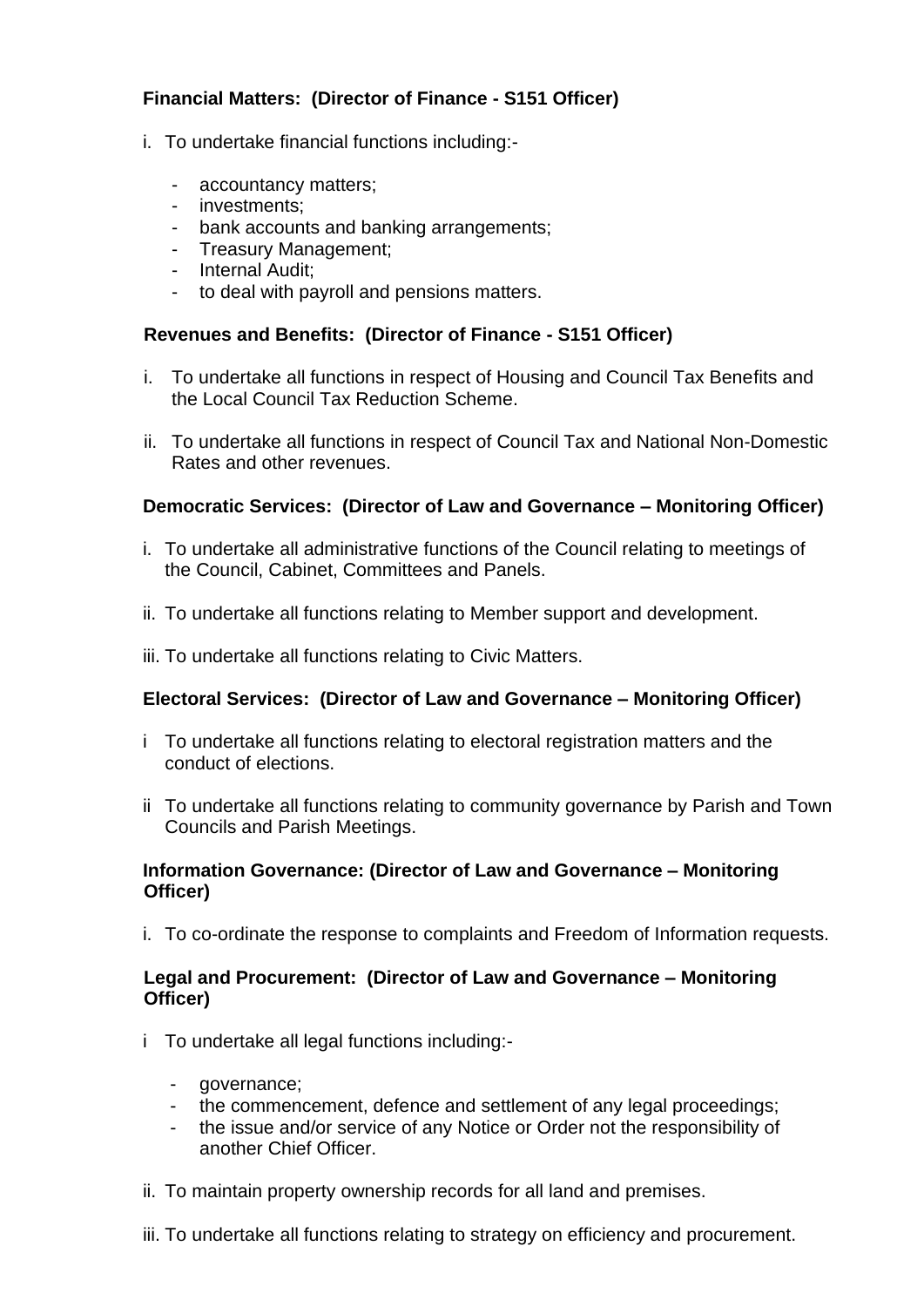# **Licensing: (Director of Law and Governance – Monitoring Officer)**

- i. To discharge all functions in respect of:-
	- premises licensing;
		- including the power to withdraw a club premises certificate in instances where the club ceases to be a qualifying club by virtue of its failure to satisfy the qualification criteria
	- hackney carriage and private hire licensing;
		- including the power to revoke or refuse to renew a hackney carriage and private hire driver's licence for any reasonable cause; and
		- to revoke a hackney carriage or private hire vehicle licence where, after a period of two months following the suspension of a licence, the Council is not satisfied as to the mechanical fitness of the vehicle
	- charitable collections;
	- gambling;
		- including the power to revoke a gambling premises licence where the annual fee has not been paid in accordance with the relevant regulations
	- lotteries;
	- any other licensing or registration.

# **Personnel: (Director of Law and Governance – Monitoring Officer)**

i. To formulate employment policies, practices and procedures.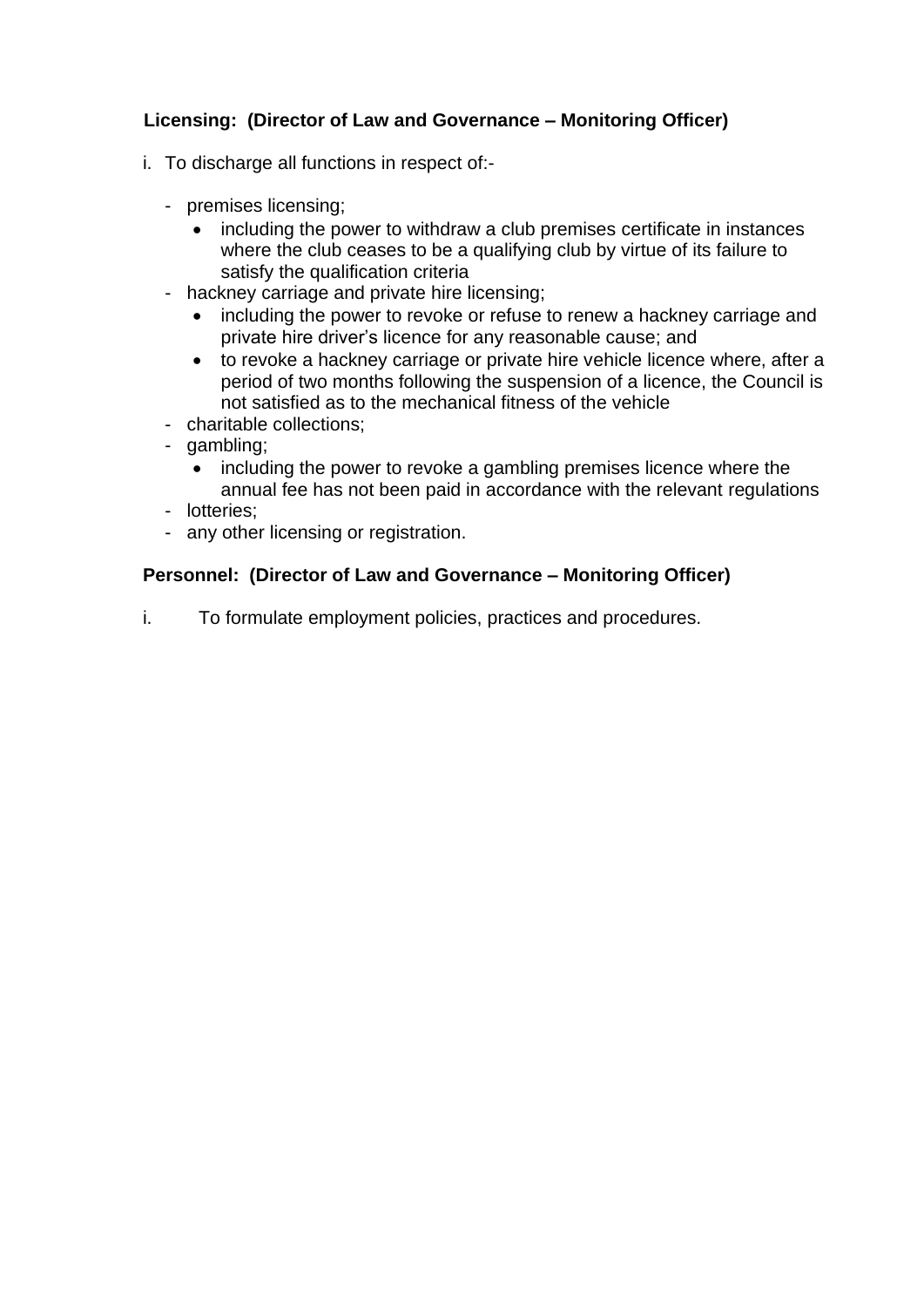### **Deputy Chief Executive**

- i. To withdraw a club premises certificate in instances where the club ceases to be a qualifying club by virtue of its failure to satisfy the qualification criteria;
- ii. To revoke or refuse to renew a hackney carriage and private hire driver's licence for any reasonable cause;
- iii. To revoke a hackney carriage or private hire vehicle licence where, after a period of two months following the suspension of a licence, the Council is not satisfied as to the mechanical fitness of the vehicle;
- iv. To revoke a gambling premises licence where the annual fee has not been paid in accordance with the relevant regulations
- v. In cases of emergency, and in the event that the Chief Executive is unavailable (or declares an interest in any decision to be made), authority is delegated to the Deputy Chief Executive to take any executive decision that could be taken by the Cabinet.
- vi. In cases of emergency, and in the event that the Chief Executive is unavailable (or declares an interest in any decision to be made), authority is delegated to the Deputy Chief Executive (or to any other officer authorised in writing by the Deputy Chief Executive) to determine any matter that would otherwise have been decided at a meeting of the Planning Committee. As far as emergency situations allow the Chairman of the Planning Committee, or in their absence the Vice-Chairman, will be consulted before any decision is taken under this delegated authority.
- vii. In cases of emergency, and in the event that the Chief Executive is unavailable (or declares an interest in any decision to be made), authority is delegated to the Deputy Chief Executive (or to any other officer authorised in writing by the Deputy Chief Executive) to determine any matter that would otherwise have been decided at a meeting of the Licensing and Appeals Hearings Panel, unless specifically prohibited by law. As far as emergency situations allow the Chairman of the Licensing Committee, or in their absence the Vice-Chairman, will be consulted before any decision is taken under this delegated authority.
- viii. In cases of emergency, and in the event that the Chief Executive is unavailable (or declares an interest in any decision to be made), authority is delegated to the Deputy Chief Executive (or to any other officer authorised in writing by the Deputy Chief Executive) to approve the annual internal audit plan. As far as emergency situations allow the Chairman of the Audit Governance and Standards Committee, or in their absence the Vice-Chairman, will be consulted before any decision is taken under this delegated authority.
- ix. Those functions set out below which are delegated to the Director of Economy and Planning, the Director of Environment and the Director of Leisure and Communities can also be exercised by the Deputy Chief Executive who has overall delegated authority for these functions.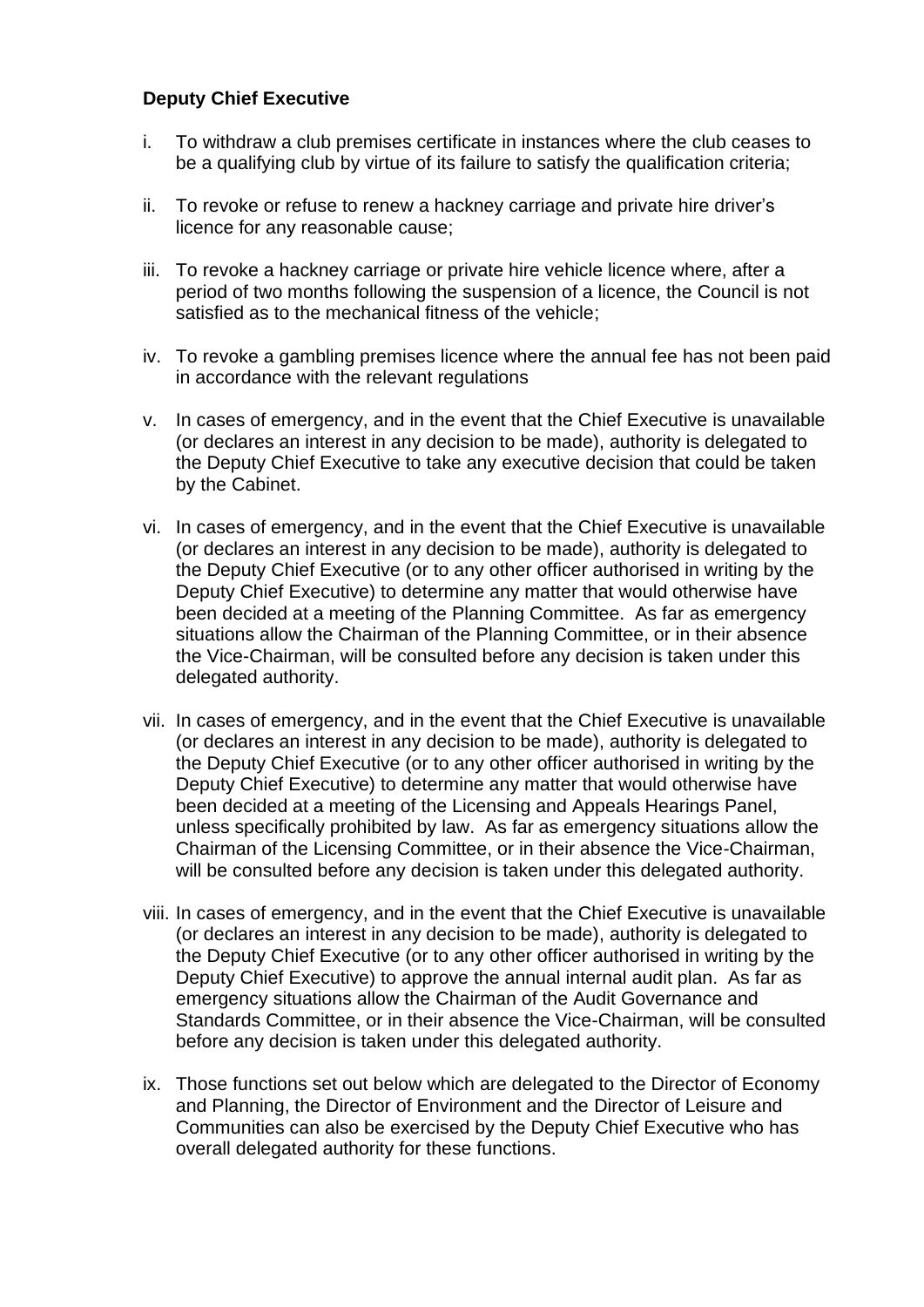# **Further specific Delegation to Specified Officers**

# **Building Control: (Director of Economy and Planning)**

i. To carry out all functions in connection with the North Yorkshire Building Control Partnership.

# **Communications: (Director of Economy and Planning)**

i. To undertake all functions relating to communications and public relations.

### **Data Management and Local Land Charges: (Director of Economy and Planning)**

- i. To carry out all functions in connection with development data (including street naming and numbering).
- ii. To undertake all functions relating to data management (including GIS).
- iii. To undertake and/or co-ordinate all functions relating to Local Land Charges/Enquiries

# **Development Management: (Director of Economy and Planning)**

- i. To undertake all functions in respect of:-
	- Development Management;
	- Environmental Impact Assessments;
	- Hazardous Substances;
	- National Parks;
	- Hedgerows;
	- High Hedges.

# **Economic Development and Tourism: (Director of Economy and Planning)**

- i. To undertake all functions in respect of Economic Development and Tourism including:-
	- developing business parks;
	- developing and managing business units;
	- providing advice and assistance;
	- financial assistance.
- ii. To undertake all functions in connection with climate change and sustainability.
- iii. To undertake all functions in respect of support for public transport.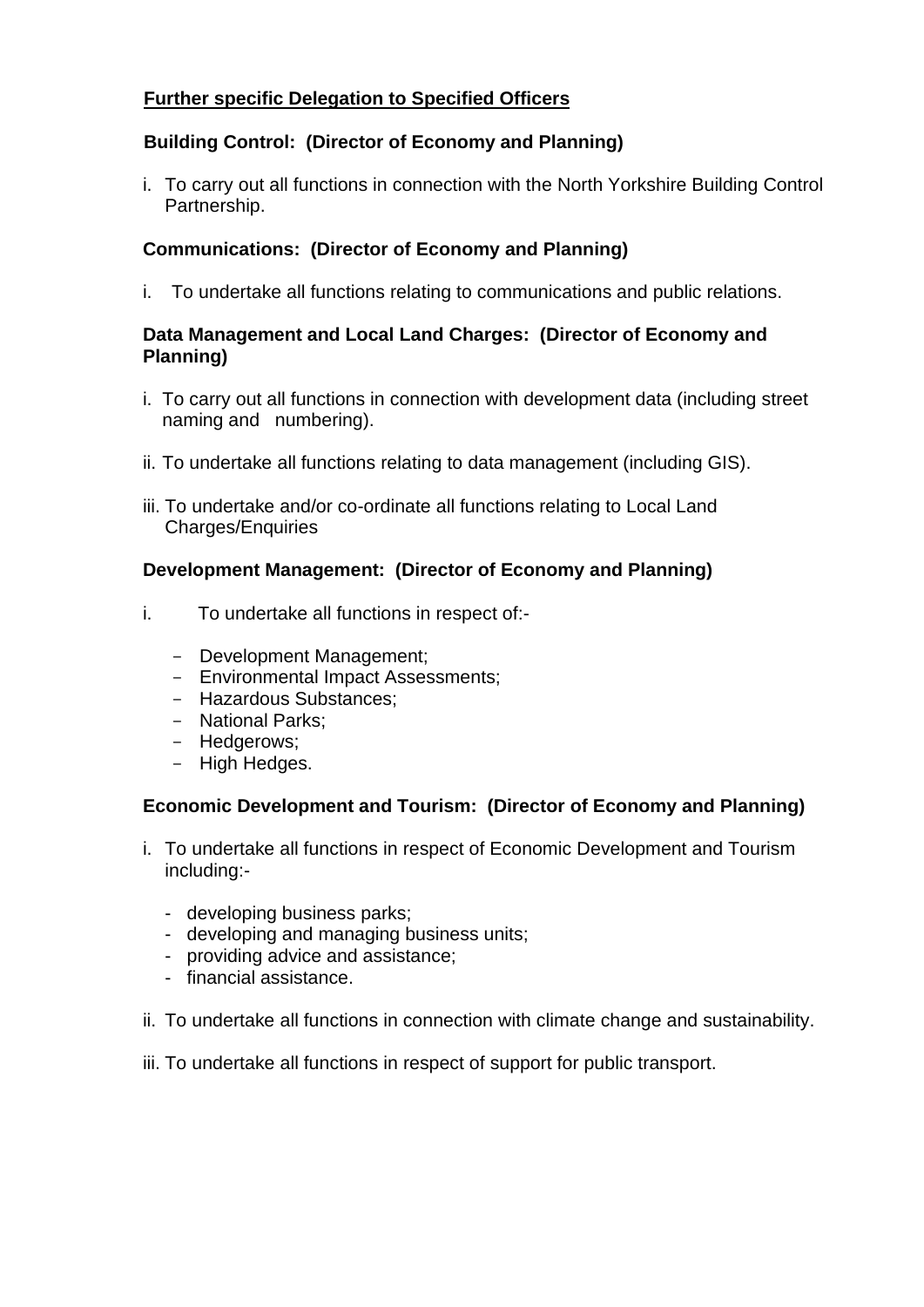# **Housing Matters: (Director of Economy and Planning)**

- i. To undertake all functions in respect of Housing including:-
	- facilitating the provision of housing;
	- homelessness;
	- harassment/unlawful eviction;
	- standards in private housing.

### **Planning Policy: (Director of Economy and Planning)**

- i. To undertake all functions in respect of the Local Development Framework and Supplementary Planning Documents.
- ii. To undertake all non-development management functions in connection with Conservation Areas, Listed Buildings and the built heritage.

### **Emergency Planning: (Director of Environment)**

i. Emergency Planning and Business Continuity.

### **Environmental Services: (Director of Environment)**

- i. To undertake all functions relating to Environmental Health including:-
	- Food Sales, Safety and Standards;
	- Caravan Sites and Licensing;
	- Health and Safety at Work;
	- Pollution Control;
	- Pest Control;
	- Shops and Sunday Trading;
	- Animals and Licensing;
	- Home Safety;
	- Water Supply, Standards and Safety;
	- Housing Conditions, Standards and Safety;
	- Housing Improvement and Renovation;
	- Public Nuisance;
	- Private Drainage and Sewers;
	- Smoking in public places;

# **Customer Services: (Director of Environment)**

i. To undertake all functions in connection with the Council's initial point of contact with customers.

### **Information and Communications Technology: (Director of Environment)**

- i. To provide all strategic ICT functions including:-
	- determination of corporate standards;
	- determination of operating platforms;
	- determination of software applications;
	- determination of information management systems.
- ii. To provide all support functions for ICT.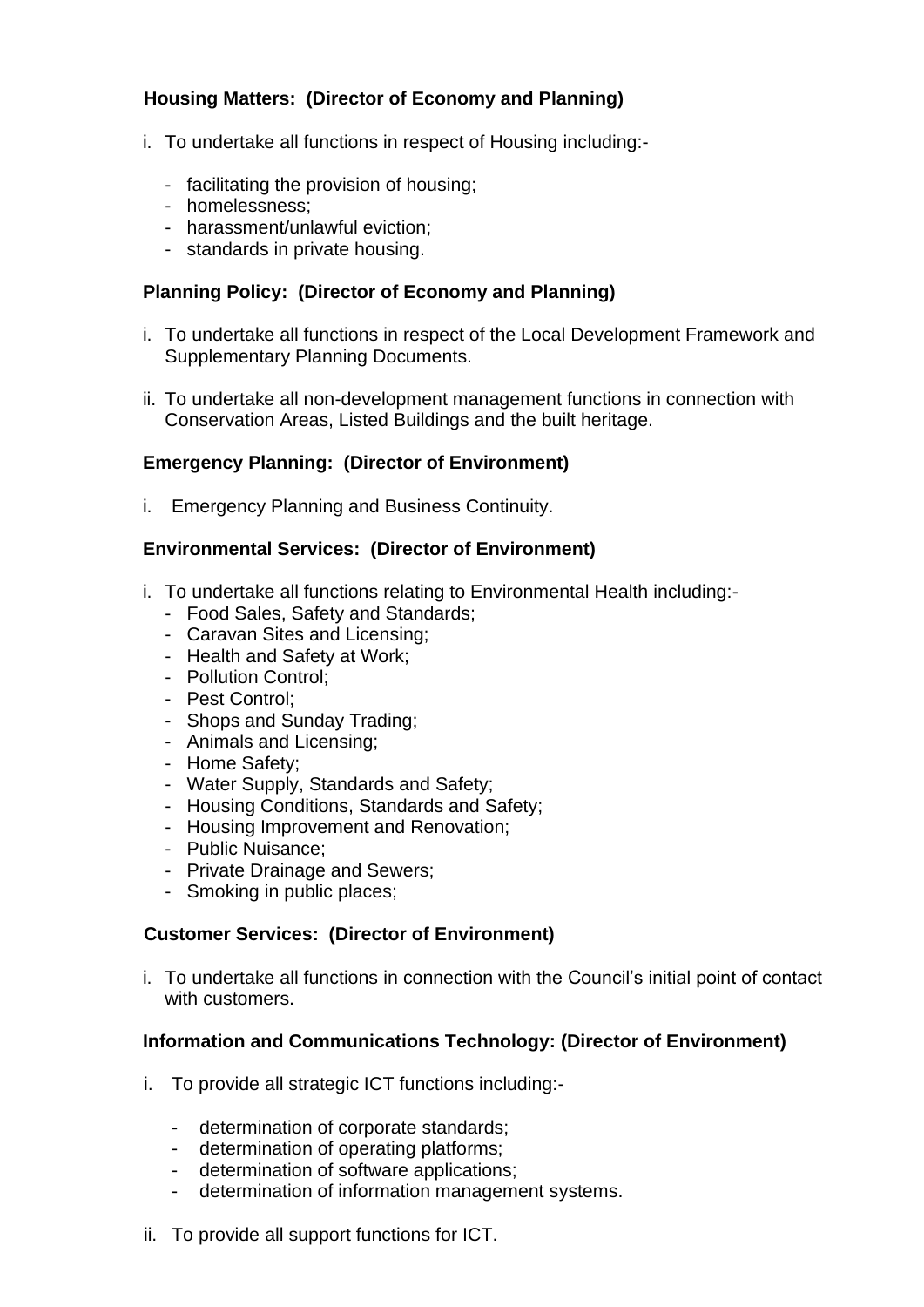# **Waste and Street Scene Services: (Director of Environment)**

- i. To undertake all functions in connection with:-
	- Recycling;
	- Waste Collection and Disposal;
	- Street Cleaning;
	- Litter;
	- Dogs;
	- Graffiti, fly tipping and abandoned vehicles

### **Community/Partnerships: (Director of Leisure and Communities)**

- i. To undertake all functions in connection with:-
	- producing and implementing the Community Plan;
	- community grants;
	- community engagement and partnerships;
	- assets of community value.

# **Community Safety: (Director of Leisure and Communities)**

- i. To undertake all functions in respect of Community Safety.
- ii. To exercise any appropriate Local Authority Power to deal with Anti-Social Behaviour in accordance with any relevant legislation and where appropriate in liaison with the Police.
- iii. To issue Exclusion Orders where appropriate in liaison with the Police.
- iv. To manage CCTV functions.

# **Design and Maintenance: (Director of Leisure and Communities)**

- i. To undertake all functions in connection with:-
	- public lighting;
	- the provision, maintenance and management of car parks;
	- the management, construction, maintenance and operation of the Council's land, buildings, property, vehicles and plant which is not part of the operational responsibility of another Director;
	- land drainage;
	- markets;

### **Leisure: (Director of Leisure and Communities)**

- i. To undertake all functions in respect of Leisure Services including:-
	- providing and operating indoor and outdoor leisure facilities;
	- providing leisure courses;
	- facilitating the provision of leisure facilities;
	- financial assistance;
	- all functions in respect of museums.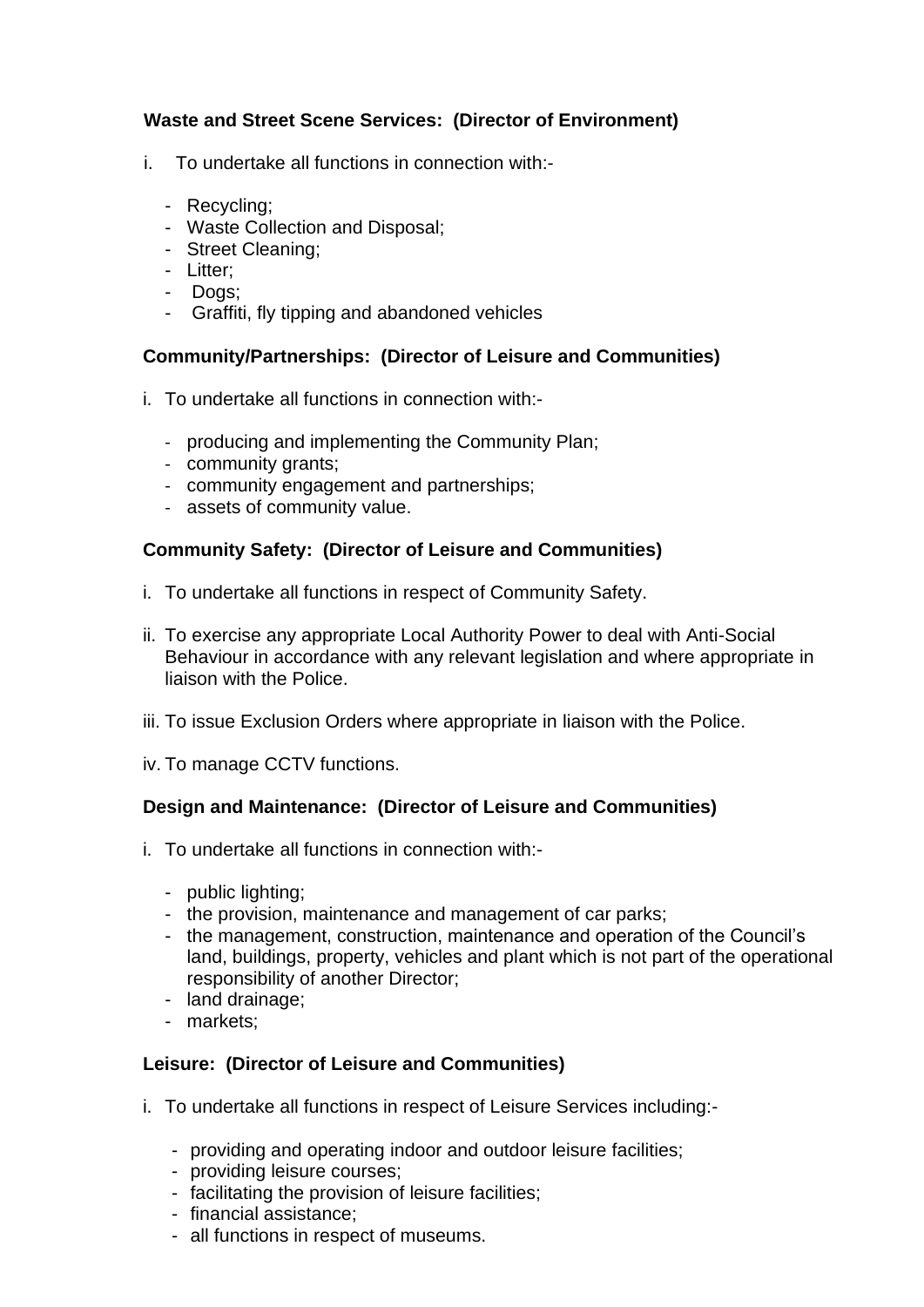- ii. To undertake all functions in respect of provision of and support for the arts.
- iii. To undertake all functions in connection with co-ordinating services for young persons.
- iv. To undertake all functions relating to public health.

#### 4.04 **Officer Scheme of Delegation Protocols:**

#### **Introduction**

Under the Council's Scheme of Delegation most operational and administrative matters are delegated to Officers. These Protocols set out how the Officers propose to exercise these powers with a view to ensuring that Members still have adequate opportunity to comment on and be involved in the decision making process as appropriate.

#### **Development Management Protocol**

#### **a) Planning and Related Applications**

Listed below are the circumstances where any planning or related application would be presented to the Planning Committee for decision. The Deputy Chief Executive, or other duly authorised officer, will determine all other planning and related applications, unless any Member of the Council requests, in writing, that an application be presented to the Planning Committee. Such a request should be made to the Deputy Chief Executive within 28 days of the validation of the application.

Matters to be presented to Planning Committee:-

- i. Proposals which are contrary to the provisions of an approved or draft development plan, and which are recommended for approval.
- ii. Proposals which are contrary to approved Council development control policies, standards or guidance and which are recommended for approval.
- iii. Proposals which are potentially controversial or likely to be of significant public interest in the opinion of the Deputy Chief Executive.
- iv. Proposals which would have a significant impact on the environment in the opinion of the Deputy Chief Executive.
- v. Proposals submitted by or on behalf of the Council for its own developments, or on Council owned land, except for the approval of routine, minor developments to which no objection has been received.
- vi. Proposals submitted by or on behalf of a Member of the Council (or a relative) or by any employee of the Council (or a relative).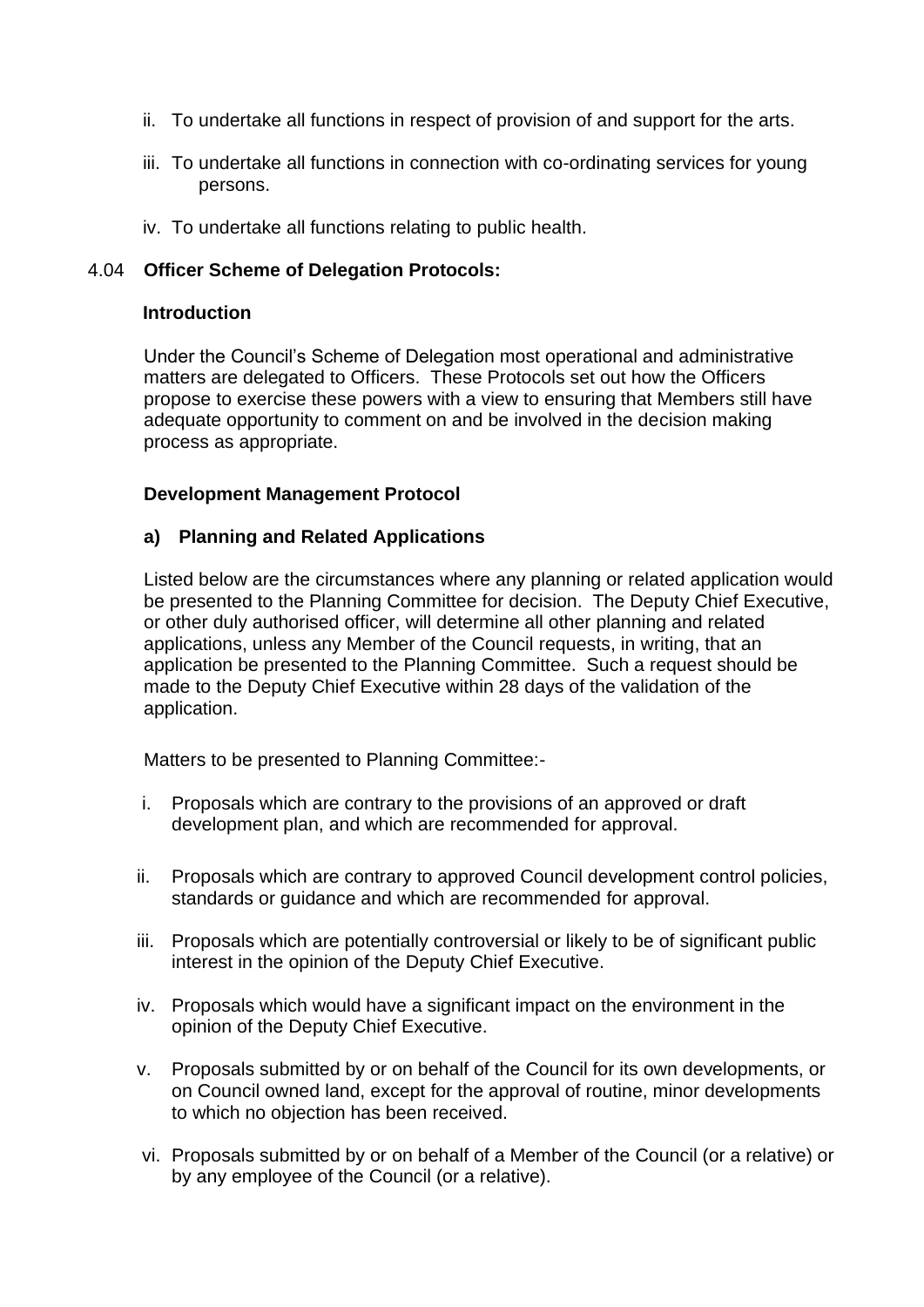### b) Enforcement

Listed below are the circumstances where enforcement matters will be presented to the Planning Committee. All other matters will be dealt with by the Deputy Chief Executive, or other duly authorised officer, unless any Member of the Council has requested, in writing, that a decision on an enforcement matter be made by the Planning Committee.

- i. Where the case involves a Member of the Council (or a relative) or any employee of the Council (or a relative).
- ii. Where there is a contravention of planning control involving the Council's own development that is unresolved through the planning system.
- iii. Issues of significant public interest.

# **Budgetary Control and Financial Services Protocol**

#### Matters to be presented to Cabinet:

- i. Quarterly revenue budget monitoring statements for determination.
- ii. Quarterly capital programme monitoring statements for determination.
- iii. Quarterly statements showing utilisation of reserves for determination.
- iv. Biannual reports on the performance of the Council's fund management for information.

### **Information and Communication Technology Protocol**

Cost benefit analysis of proposals for new systems will be presented to the Cabinet for determination.

# **Protocol for Property Matters**

- i. Acquisitions/disposals of property will only be undertaken after receiving advice from a fully qualified valuer.
- ii. Where practicable the principle of acquiring land will be reported to the Cabinet for determination. Details of all acquisitions/disposals of land will be reported to the Cabinet for information.

### **Planning Policy Protocol**

### **a**) **Planning Policy Consultation Documents**

- i. Consultation on the Local Transport Plan and some Government planning policy documents will be reported to the Cabinet for determination.
- ii. The relevant Cabinet Portfolio Holder will be consulted on responses to policy documents of neighbouring Authorities.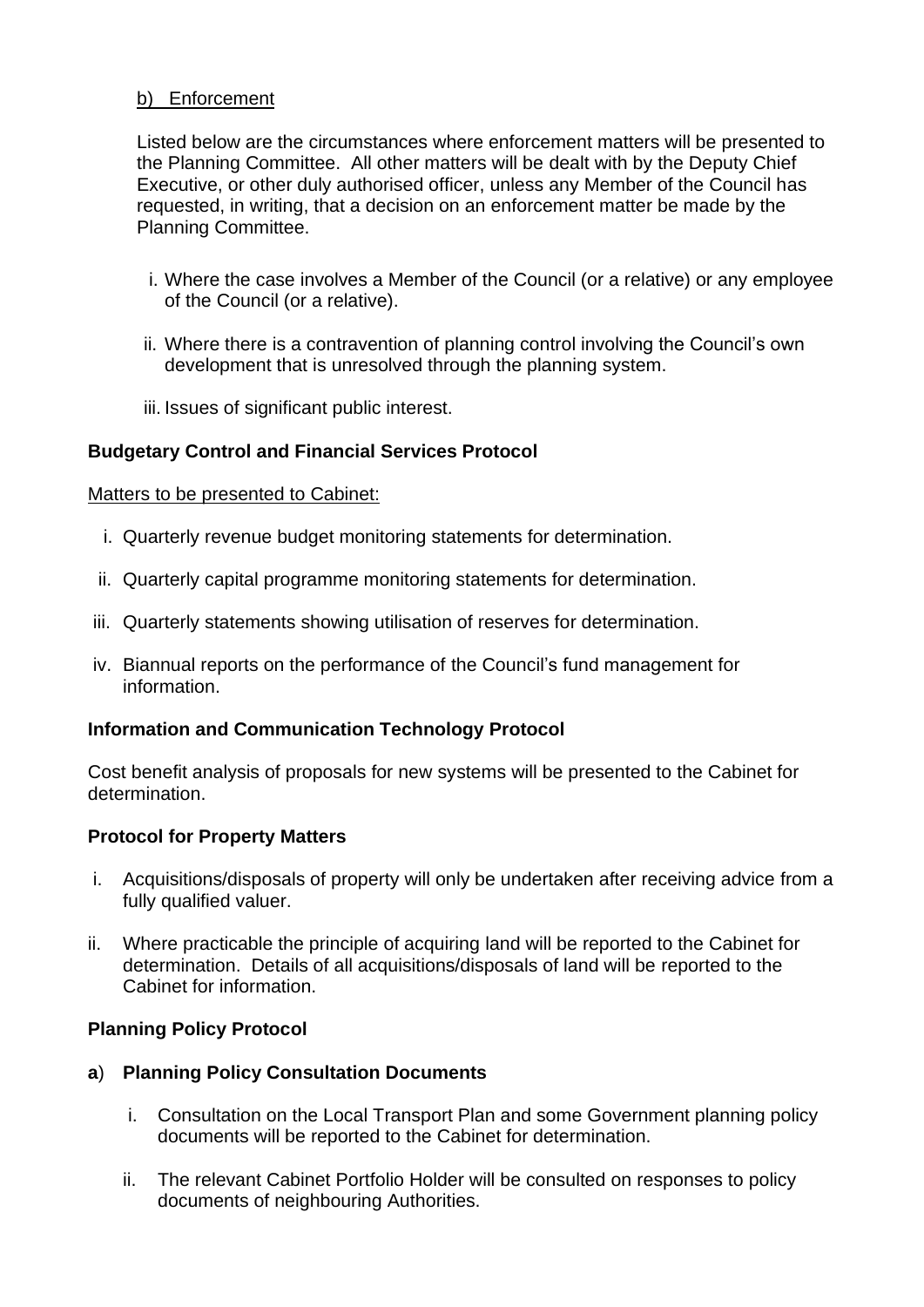# **b) Powers to Secure Repairs to Listed Buildings**

These powers will be exercised in consultation with the relevant Cabinet Portfolio Holder.

### **Economic Development Protocol**

# **a) Partnership Arrangements for Funding of Economic Development Projects**

These will be reported to the Cabinet for determination.

### **b) Economic Development Grant Schemes**

- i. Grants over £5,000 will be made in consultation with the Ward Member and the relevant Cabinet Portfolio Holder.
- ii. Annual grants exceeding £5,000 will be reported to the Cabinet for information.
- iii. All applications by Members and officers will be reported to the Cabinet for determination.

### **c) Responses to Consultation Documents**

The Cabinet will be asked to determine responses to the County Council's Economic Development Strategy.

### **Partnerships Protocol**

### **a) Responses on Consultation Documents**

The Cabinet will be asked to determine responses to consultations relating to sustainable development and Community Planning issues which have significant implications for the District.

# **b) Community Grant Schemes**

- i. Grants over £5,000 will be made in consultation with the relevant Cabinet Portfolio Holder.
- Ii Annual grants exceeding £5,000 will be reported to the Cabinet for information.
- iii. Applications by Members and officers will be reported to Cabinet for determination.